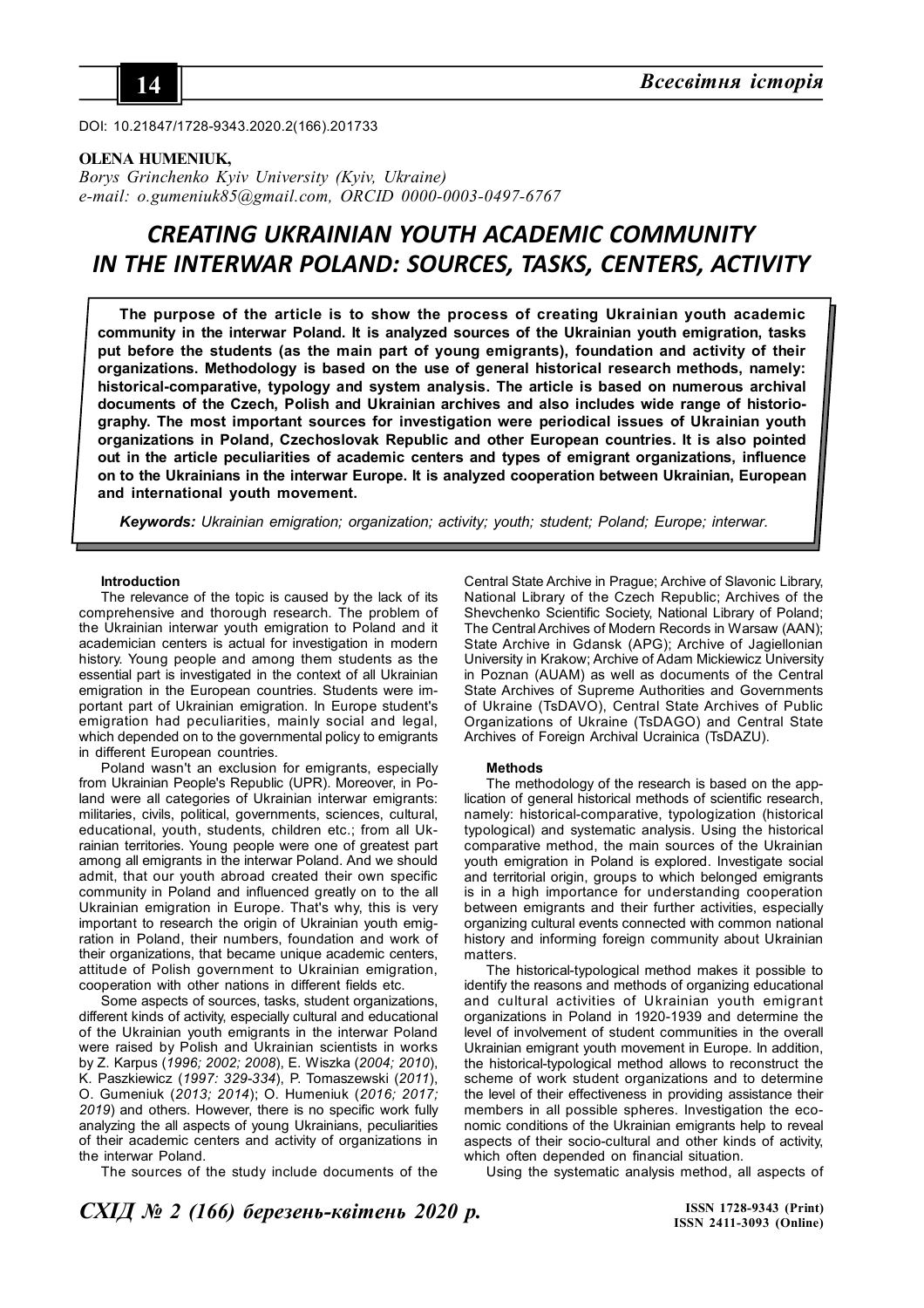## *Social Philosophy* **15** *World History*

foundation, tasks, ideology and specific activities of student corporations can be explored and its importance for the cultural-educational sphere of Ukrainian interwar emigration in Europe can be determined. The systematic analysis method helps us to retrace the process of creating academic centers of the Ukrainian youth community in the interwar Poland.

### **Results and Discussion**

The main reason for Ukrainians to emigrate at the beginning of the 1920s was defeat in national-liberation struggle of the 1917-1920s. At the beginning of the 1920s Ukrainian emigration consisted of the former soldiers the UPR Army interned in the Polish camps in: Wadowice, Kalish, Lancut, Aleksandrów Kujawski, Sedlice, Sczypiorno etc.**<sup>1</sup>** (*Karpus, 2008: 59; Karpus, 2002: 157*). Yet in the middle of the 1920s students became the main part among emigration (*Gumeniuk, 2014: 117-119*). After the liquidation of internment camps in 1923-1924, the greatest number of the former interns was admitted to the Polish universities (*Karpus, Humeniuk, 2019: 68*). The development of these processes had its root in the establishment of cultural and educational organisations in the internment camps (*Paszkiewicz, 1997: 330*). Former soldiers of the UPR Army were thus given an opportunity to complete their secondary schooling offered through specialized courses and educational organisations in the camps. (*Karpus, 1996: 458-459; Karpus, Humeniuk, 2019: 66*). Afterwards due to special programs and support of the Ukrainian Government in exile and the Polish authorities, they were able to be enrolled in European and Ukrainian universities (*Simiantsiv, 1973: 37*). Here we should pointed out, that in the interwar Czechoslovakia were founded Ukrainian high schools in the first half of the 1920s. They included the Ukrainian Free University (established in Vienna at the beginning of 1921, but relocated to Prague six months later), Ukrainian Pedagogical Institute named after M. Drahomanov in Prague, Ukrainian Agricultural Academy in Podebrady and others (*Gumeniuk, 2010: 40*). It became possible due to the specific aid of the Czechoslovak Government - so called "Russian relief campaign"**<sup>2</sup>** . According to the campaign were founded the Ukrainian Public Committee and the Czech-Ukrainian Committee at the beginning of the 1920s. Using the funds of the Russian relief campaign, they organized aid for Ukrainian students (*Vatsulik, 2012: 263-268; Kovalenko, 2012: 97-104*). It caused for increasing numbers of Ukrainian students in the Czechoslovak Republic. And at the first half of the 1920s former soldiers of the UPR Army were the main category of students at the Ukrainian higher schools in the Czechoslovak Republic (*Humeniuk, 2017: 34*). Majority of Ukrainian student emigrants in Czechoslovakia studied at the universities for free, moreover with a monthly scholarship. For example, in the academic year 1922/23, 1,990 Ukrainian students received state scholarships (*Sladek, 1993: 34*).

Another source of the Ukrainian youth movement in the interwar Poland were politicians and civil workers of the UPR Government in exile, who had no possibility (because of numerous reasons, but mainly political) to study at the universities at their Motherland. The majority of young emigrants were citizens of Ukrainian People's Republic

(*Karpus, 2002: 154-158*), who had taken part in the nationalliberation struggle in 1917-1921. Emigrants - citizens of UPR were concentrated in the Central and Northern Poland. Yet there were also young people from Eastern Galicia and Volyn - Western Ukrainian territories that were officially attached to Poland after the First World War and the Polish-Soviet war of 1920 (according to international agreements since 14 March 1923)**<sup>3</sup>** . In Western Ukrainian territories, as part of Poland, Ukrainian universities were banned.**<sup>4</sup>** And also there were special restrictions concerning numerous category of the Ukrainian young people from the mentioned territories, who couldn't been enrolled to the Galicia and Volyn higher schools in 1920-1939. So, those Ukrainians who didn't support the new regime, had to looking for new possibilities of gaining higher education in Europe**<sup>5</sup>** . Partly students from Western Ukraine studied at the Polish universities in Krakow and Poznan in the interwar period.

Hence, the defining feature of the interwar Ukrainian émigré youth community was one's military history. Most of them were young people aged 20-35 years who fought in the First World War and the national-liberation struggle in 1917-1921 within the armies of UPR or Western Ukrainian People's Republic. Another group, less numerous included those, who had no possibility (again largely due to political reasons) to study in Ukraine in the interwar period (*Humeniuk, 2019: 376*). Students were the largest group of youth in Poland. The others were pupils (aged from 15 years old) of so called "school courses", of the families former soldiers UPR Army and nearly graduates from the higher educational institutes in Poland or Ukrainian territories.

Naturally, young people with such an experience (participants at the state-building processes of the 1917- 1921) were not considered as common students, but future conscious, educated, qualified forces able to rebirth the independent state**<sup>6</sup>** . Another important challenge put before young emigrants was presentation Ukrainian nation at the international sphere.

Young people realized their mission among all Ukrainian interwar emigration in Europe. They successfully presented Ukrainian nation as part of European civilization, its rich culture and old history. Ukrainians took part at the international sport competitions with good results, participated at student, scout movement (*Humeniuk, 2019: 67-72*), published their own newspapers, magazines, special issues in English, Polish and other European language to inform foreign community with Ukrainian affairs (*Humeniuk, 2016: 19-24*). However, the challenges they faced were similar to those of European and especially Polish youth, in particular the interwar period: "the new social world, new forms of life require new people. We conclude, that the academic area should become a kind of bases for new Polish political thought, the essential content is the assumption that the current conditions of such diverse political life and decline of the previous ideas. We're breaking up with the current student's psychology as apolitical citizen"**<sup>7</sup>** .

**<sup>1</sup>** Central State Archive in Prague, fond Ministry of foreign affairs - Russian aid (MFA - RPA), cartoon 50.

**<sup>2</sup>** Central State Archive in Prague, MFA - RPA, box 50, 51, 52, 53; National Library of the Czech Republic, Slavonic Library, T-UAK, box 1-18.

**<sup>3</sup>** National Library of the Czech Republic, Slavonic Library, fond T-USUS (Central Union of Ukrainian Students), box 22, p. 10.

**<sup>4</sup>** National Library of Poland, Archives of the Shevchenko Scientific Society, microfilm 68730, p. 13.

**<sup>5</sup>** National Library of the Czech Republic, Slavonic Library, fond T-UHA (Ukrainian Agricultural Academy), box 21, p. 2-4.

**<sup>6</sup>** National Library of Poland, Archives of the Shevchenko Scientific Society, microfilm 79911, p. 58.

**<sup>7</sup>** AAN, fond 75, cartoon 18, p. 3 - 4.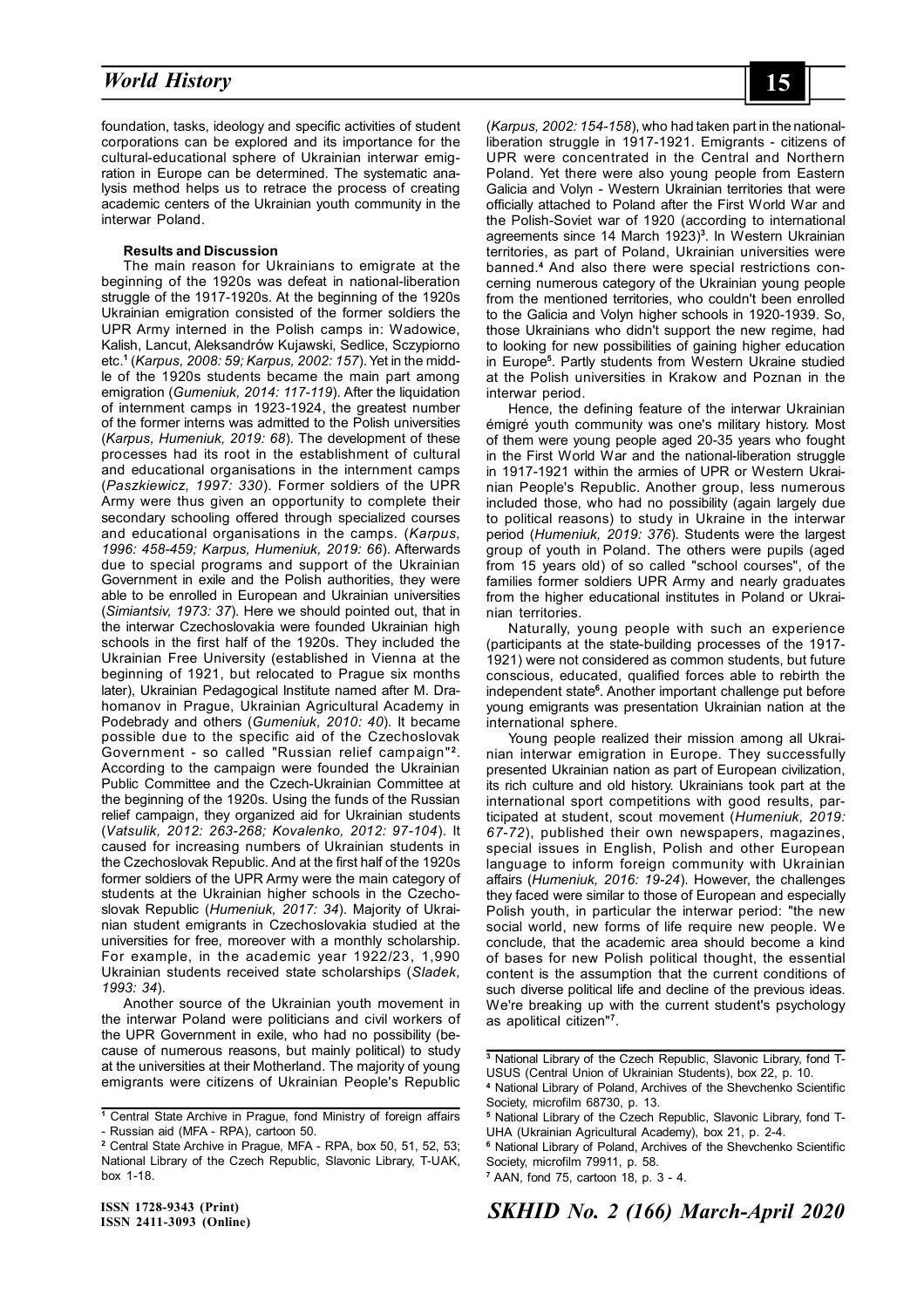After all wars and nation-liberation struggles Ukrainians at the beginning of the 1920s created new type of student-emigrants. They had two important tasks: graduated the universities, became professionals and continue struggle for getting independence of their own country.

Students presented the majority of the Ukrainian interwar emigration, that's why they were expected to "play" the main role in rebuilding the Motherhood. The head of the Ukrainian Central Committee in Poland (main Ukrainian emigrant organization) in such way characterized students' role in the national future: "give our young people the opportunity to gain knowledge and experience so that they can return to an independent and free Ukraine as intelligent employees with experience and with their work help our people on the rebirth of culture and economy destroyed homeland"**<sup>8</sup>** .

Ukrainian youth thus faced the challenges to preserve national identity, struggle for the rebirth of the state, whilst the main one was to graduate from the university. The presentation of Ukraine among foreign community was the major task they were entrusted with and was successfully fulfilled by a number of student organisations in academic centres.

But we should admit, that success in the international sphere and activity in academic work often depended on good economic conditions of young people. In that case, we had to underline, that material situation the majority of Ukrainians in the countries of interwar Europe was rather difficult. After the First World War, organisations such as the European Relief Fond (later International Student Service), World Federation of Christian Students, Methodist Mission**<sup>9</sup>** , and Red Cross provided help for emigrants. They also received aid from international organisations, such as the World Student's Christian Federation (WSCF) that provided different types of support, such as tuition fee for the poorest students; minimum amount per month for the poorest students; food for some categories of students; payment of dormitory fees; clothing supplies; medical assistance; textbooks and schoolwork accessories**10**. Students only used the aid of WSCF during the first part of the 1920s. Similar aid came from the Methodist Mission**<sup>11</sup>** .

Emigrants realized, that the most effective aid can be provide due to collective efforts. That's why, it was up to date task - to found specific Ukrainian organization. So, in June 1922, a congress was held that brought together five thousand Ukrainian students in Prague. It established Central Ukrainian Student Relief Fund (CeDUS). The congress delegates stated that:

- Ukrainian students cannot receive any support from their own nation;

- the international donor organisations are indifferent about Ukrainian students;

- Ukrainian students couldn't earn their daily bread even by hard work;

- the world doesn't yet accept the emergence of the new Ukrainian nation in the international arena and, by the same token, the struggle and needs of Ukrainian students;

- political circumstances have deprived Ukrainian students of their rights, especially of the right to live in their own country;

- in other countries (where Ukrainian students currently reside as refugees), the so-called hospitality along with poor material situation made it very difficult or sometimes, quite impossible for Ukrainian students to continue their studies;

- at last, Ukrainian students are deprived of their own schools, and even if they wanted to study, they had to organize and keep national schools, by themselves**<sup>12</sup>** .

These were the main reasons for the foundation of CeDUS in 1922. The relief Organisation provided serious supply for Ukrainian students predominantly in Czechoslovak Republic, but also in other European countries. After its liquidation in 1924, Central Union of Ukrainian Students (which was also founded at the same congress), became the main relief Organisation for student emigrants (*Gumeniuk, 2011: 45*).

But what about governmental aid in Poland? To get means from the UPR Government in Poland was very difficult task. As usual, students got aid from private persons or academic organizations in Poland, throughout self-funded cooperatives etc. Ukrainian students got minor financial assistance from the Polish governmental structures (*Gumeniuk, 2014: 123*). But all the same suffered from the lack of money even for the most basic needs.

Polish Brotherhood Student's Aid (PBSA) was one of the main source for Ukrainians to get aid during the interwar period. In the statute of that organization was marked: "the aim of the Organization is to organize and secure financial assistance to those its members, who need it. The means for achieving the aid are: the assumption of cheap food, farms, dormitories, help in tuitions fee etc"**<sup>13</sup>**. At first PBSA provided support only Polish students, but Ukrainians managed also to get aid from that organization. Students got assistance from PBSA not only in Warsaw, but also in Krakow and Poznan - main Ukrainian youth academic centers**<sup>14</sup>**. During the 1920s aid from the PBSA was one of the main source of improving the material situation Ukrainian students in Poland. However, at the beginning of the 1930s together with the deterioration of the economic situation in the country and help reduced from PBSA. In a statement, representatives of the Polish Brotherhood Student's Aid we read: "At present, not enough funds to Brotherly Help, relying on his strength, help all students who need it. Youth student still needs more help than ever. Meanwhile, reduce the resources to help students"**<sup>15</sup>**. So, we can see, that in the 1930s, economic situation of Ukrainian students was quite difficult in result of the economic crisis, and due to a lack of organized support from international, governmental and emigrant organisations.

But still, not paying attention to all difficulties, Ukrainian youth conducted cultural and educational work in their organizations. Important aims of these organizations were: preservation of "national memory" (Ukrainian traditions, culture, history), popularization of knowledge about Ukraine among the foreign community, cooperation between Ukrainian students and their colleges from other countries.

And now in details about specific centers for young Ukrainians in Poland. So, Warsaw, Krakow, Poznan were academic centres of Ukrainian youth emigrants in Poland. At the beginning of the 1920s they founded Union of the Ukrainian Students-Emigrants in Poland (*Humeniuk, 2017: 35*). Warsaw was really important center for Ukrainian emigrants. In Warsaw since the mid-twenties the number

**<sup>8</sup>** National Library in Warsaw, Archives of the Shevchenko Scientific Society, microfilm 79911, p. 58.

**<sup>9</sup>** Central State Archive in Prague, MFA - RPA, box 51.

**<sup>10</sup>** TsDAVO, fond 3570, list 1, box 16, 152.

**<sup>11</sup>** Central State Archive in Prague, MFA - RPA, box 51.

**<sup>12</sup>** National Library of the Czech Republic, Slavonic Library, T-USUS, box 21, 3.

**<sup>13</sup>** AAN, fond 1240, cartoon 100, p. 1.

**<sup>14</sup>** TsDAVO, fond 3571, list 1, cartoon 5, p. 26.

**<sup>15</sup>** The Central Archives of Modern Records in Warsaw, fond 81, cartoon 59, p. 26.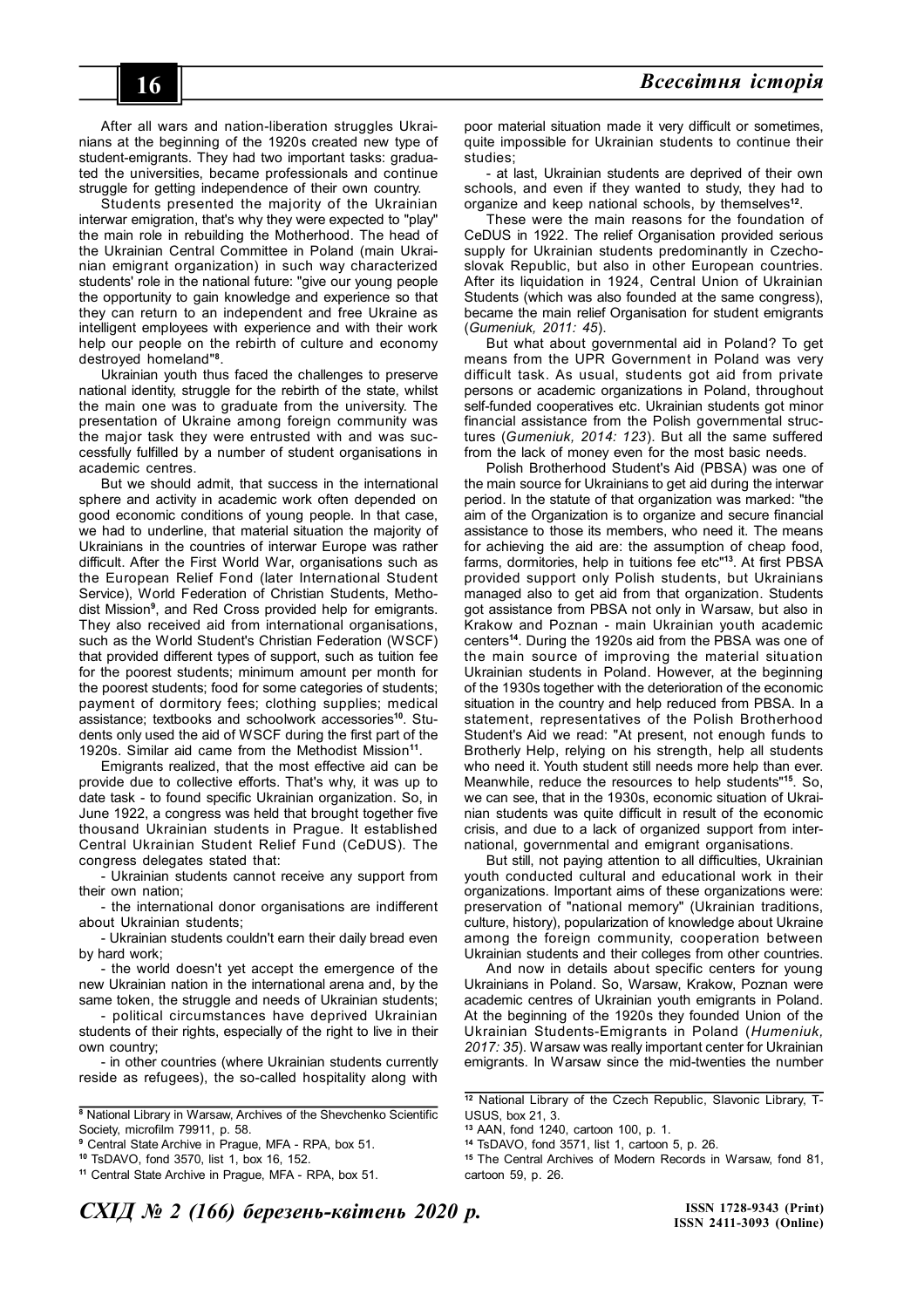### *Social Philosophy* **17** *World History*

of Ukrainian students steadily grew. This is mainly clustering immigrants, who did not have permission to subsidence in Eastern Galicia and Volyn. Secondly - only in Warsaw was the faculty of Orthodox theology at Warsaw University and graduates of private schools from Volyn were enrolled at Warsaw higher schools. To Warsaw arrived also those Ukrainians, who were not admitted to Lviv universities, and who had no means to go abroad to study (*Wiszka, 2004: 212*).

So, in Warsaw were founded main organizations of Ukrainian students-emigrants. 15 March 1921 by the former officers of UPR Army was established Ukrainian Student Organization (USO). It became the main unit of the Union Ukrainian Students-Emigrants in Poland in 1922 (*Zvit..,1927: 38*). In the initial period of its existence, which lasted until 1926, USO in Warsaw mainly was looking for money for the organization, instead of cultural activity (*Wiszka, 2004: 208*). In addition, during the first year of its activity, the majority of members left USO and were enrolled at the European universities, in particular in the Czechoslovak Republic**<sup>16</sup>**. As structure unites of the USO in Warsaw were established its different branches according to the interests of its members: medical, law, mathematic, economic, science, agricultural, art and painting, drama, choir (*Gumeniuk, 2013: 201*).

USO activities in Warsaw were carried out in different directions: international, cultural and social. Students of this organization maintained friendly cooperation with the Ukrainian and foreign communities in Poland. Often Ukrainian students in Poland organized celebrations devoted to the memorable dates of national history or other holidays and always invited foreign guests: Polish, German, Belorussian students**<sup>17</sup>** .



### **Invitation to a concert-ball, organized by the USO in Warsaw. Source: TsDaZU, fond 12, list 1, cartoon 3, p. 1.**

USO activity was mainly cultural and educational. Students also realized the high importance of issuing their own magazines and newspapers. So, in July 1921 in Warsaw was published first and, as it happened, the last edition of "Student's Herald" (during the interwar period this issue was printed in Prague by the Central Union of Ukrainian Students). At the end of 1920s were published several issues of the edition specific USO in Warsaw magazine - "Student's Voice" (*Wiszka, 2004: 219*).

In the second decade of the interwar period USO functioned only as an academic organization, which provided assistance for its members and hold on cultural work. The intensity of her work dramatically decreased, caused to the decreasing the number of its members and

**ISSN 1728-9343 (Print) ISSN 2411-3093 (Online)**



**Cover Sheet of the magazine "Student's Voice", issued by the USO in Warsaw. Source: TsDaZU, fond 15, list 1, cartoon 77, p. 31.**

conflicts among students (*Humeniuk, 2017: 36*). With the outbreak of the Second World War Ukrainian Student Organization in Warsaw ceased its activity.

Krakow was also important center of the Ukrainian youth academic interwar community. Ukrainian Student Organization, founded in Krakow in 1924 (*Bazhanskyy, 1931: 60-61*), was another big academic organization in Poland. It conducted the same activity, as USO in Warsaw: providing help for members, cultural and educational work etc. Cultural and educational branch of the USO in Krakow consisted of numerous groups: mathematic, geographic, technique, historical, sociological etc. This branch conducted active work during 1920-1930s**18**. We should underline close connection between USO in Krakow and Ukrainian student organization in Lviv. Also USO in Krakow cooperated with the similar organizations in Warsaw, Poznan and other academic centers of Europe. Since 1926 members of Ukrainian Student Organization in Krakow published own newspaper "Krakow News"**<sup>19</sup>** .

Ukrainian Student Organization was established by the students of Adam Mickiewicz University in Poznan in 1921**<sup>20</sup>** . Here, we should again point out, that the majority of Ukrainian students in Poznan and Krakow were from Western Ukraine. Forms and methods of USO activity in Poznan were similar to those organizations in Warsaw and Krakow. Each Saturday members of USO organized meetings, where they discussed political, economic, cultural situation in Ukraine**<sup>21</sup>**. Members of USO in Poznan founded another organization of Ukrainian students - corporation "Chornomore" in 1927**<sup>22</sup>** .

Since the second half of the 1920s increased popularity among student's movement of specific organizations such as corporations with unique structure, rules and ideology (*Humeniuk, 2017: 37*). At first they were established by

**<sup>16</sup>** TsDAZU, fond 15, list 1, cartoon 73, p. 22.

**<sup>17</sup>** TsDAVO, fond 3571, list 1, cartoon 37, p. 138.

**<sup>18</sup>** TsDAGO, fond 269, list 1, cartoon 651, p. 29.

**<sup>19</sup>** Archive of Jagiellonian University in Krakow, fond 794, p. 57.

**<sup>20</sup>** TsDAGO, fond 269, list 1, cartoon 651, p. 45, 49; APG, fond 988/ III, p.  $4-5$ .

**<sup>21</sup>** AUAM, fond 15/830, p. 21-22.

**<sup>22</sup>** TsDAGO, fond 269, list 1, cartoon 649, p. 48; APG, fond 988/III, s. 4-5.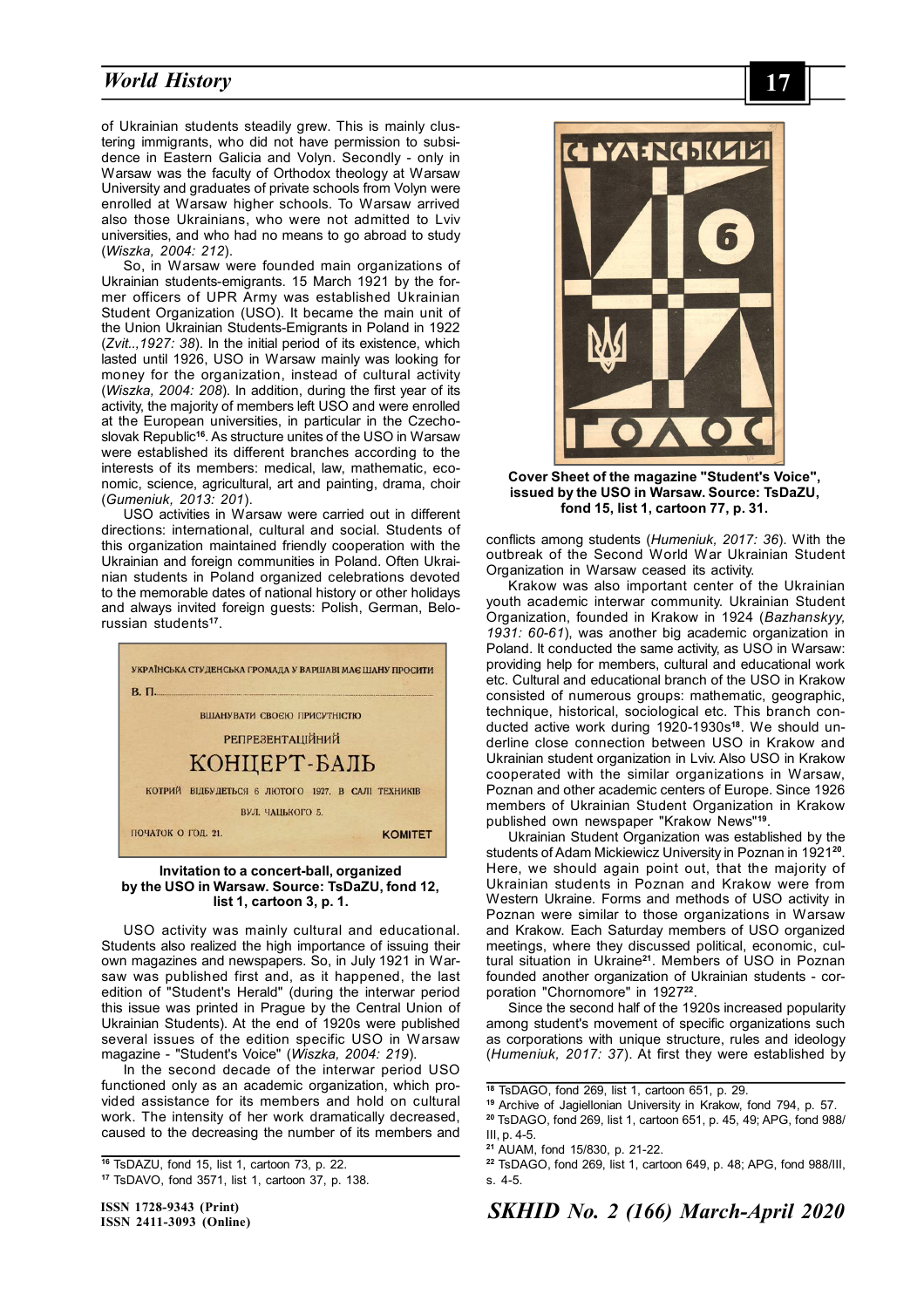# **18** *Соціальна філософія Всесвітня історія*

German students in the XIXth century and spread around the Europe (*Humeniuk, 2013: 68*). Ukrainian students belonged to the European civilization and were under the influence of all changes and processes in Europe. So, under the influence of the European youth movement and enriching it with the Ukrainian peculiarities studentemigrants founded their own corporations in the interwar period Poland.

In the second half of the 1920s in Warsaw (1928), Krakow (1928), Poznan (1927), Lviv (1928) were founded corporations - "Chornomore", which merged in Fraternal Union Corporation "Chornomore" in May, 1928**<sup>23</sup>** (*Wiszka, 2000: 67; Chekhovych, 1933: 75*). We should point out higher publication activity of "Chornomore" corporations. During 1928-1929 in Warsaw was issued magazine "Chor-



**Magazine "Chornomore". Source: TsDaZU, fond 15, list 1, cartoon 85, p. 2.**



**Cover Sheet of the Ukrainian Student Calendar "Chornomore". Source: Special Collection of Warsaw University Library**

**<sup>23</sup>** APG, fond 988/III, p. 62.

nomore" which was a continuation of Danzig (modern Gdansk in Poland) magazine of the same title (*Kokhanovskyi, 1979: 145; Pilch, 1997: 166*). In 1933 joint Lviv-Warsaw publishing "Chornomore" edited "Ukrainian student's calendar "Chornomore" (*Wiszka, 2004: 233*).

Corporations were ideological organizations. Their aim was connected with upbringing members physically strong**<sup>24</sup>** part of Ukrainian nation with a true vision of rebirth the Motherland**<sup>25</sup>** (*Shyprykevych, 1979: 73-74*). In the statute of the corporation "Chornomore" in Poznan was noted, that the corporation is an educational organization created on the principles of discipline and hierarchy, brotherhood and social tact. "We are an ideological organization, since we accepted one ideology and educate our members on the basis of its main principles"**<sup>26</sup>**. The main purpose for the organization members' activity was readiness to serve Ukrainian nation, nurturing souls, honor and body (in that case is meant sport as one of the way for corporate members' activity and presentation achievements among foreign community). Corporation slogan was: "through rehabilitation and revitalization of relations among ourselves as corporations, through spiritual impact on local grassroots organizations have influence on the best blow and comprehension of our students"**<sup>27</sup>** .

Every corporation established its own motto concerning to its goal. All corporate slogans were similar. They were organized along the lines of the relevant German corporations. Their members were unanimously accepted at first as "Novak" - new members (duration - 3 months), than - as full member of organization (also for the duration of 3 months) (*Shyprykevych, 1979: 74*).

The rhythm of corporate's life determined the organization of the academic year - the season began in October and ended in the last days of May (*Maslov, 1933: 39-40*). In the autumn were hold meetings - new students acquainted with the ideology, political system and working methods of corporations**<sup>28</sup>**. New members joined the organization as the "Youngest" (junacy), who had no rights, only responsibilities. After completing his internship and passing the exams, the "Youngest" became "Cossak" - true members of the organization and got right of voting at the official meetings of corporation (*Mykita, 1931: 85*). All graduates of high schools, became members of so called "Old House"**<sup>29</sup>**. They were still members-supporters of the organization, who had no right to vote at the meetings, but participated corporate's life and were aware of all events. The majority corporations' motto was: "Ukraine, Dignity, Fraternity". Such corporation's structure helped to unite all past and present members (*Mykita, 1931: 85*). Nationalism**<sup>30</sup>** (*Tomaszewski, 2011: 273*) and idea of state rebirth Ukraine were the main points of corporation's ideology**<sup>31</sup>** .

### **Conclusions**

The main sources of the Ukrainian student's emigration were former soldiers of the UPR Army interned in camps in Poland. The financial situation of Ukrainian youth was quite difficult and caused both by the economic crisis as a lack of organized support from international, governmental and emigrant's organizations.

Ukrainian students founded numerous organizations

- **<sup>25</sup>** TsDAZU, fond 15, list 1, cartoon 85, p. 4.
- **<sup>26</sup>** TsDAVO, fond 3980, part 1, cartoon 1, p. 15.

**<sup>28</sup>** TsDAZU, fond 15, list 1, cartoon 85, p. 5.

**<sup>30</sup>** APG, fond 988/III, p. 81

*СХІД № 2 (166) березень-квітень 2020 р.*

**ISSN 1728-9343 (Print) ISSN 2411-3093 (Online)**

**<sup>24</sup>** AUAM, fond 601/82. p. 1; APG, fond 988/III, p. 16.

**<sup>27</sup>** Ibid, cartoon 2, p. 5.

**<sup>29</sup>** Ibid.

**<sup>31</sup>** AUAM, fond 15/830, p. 21.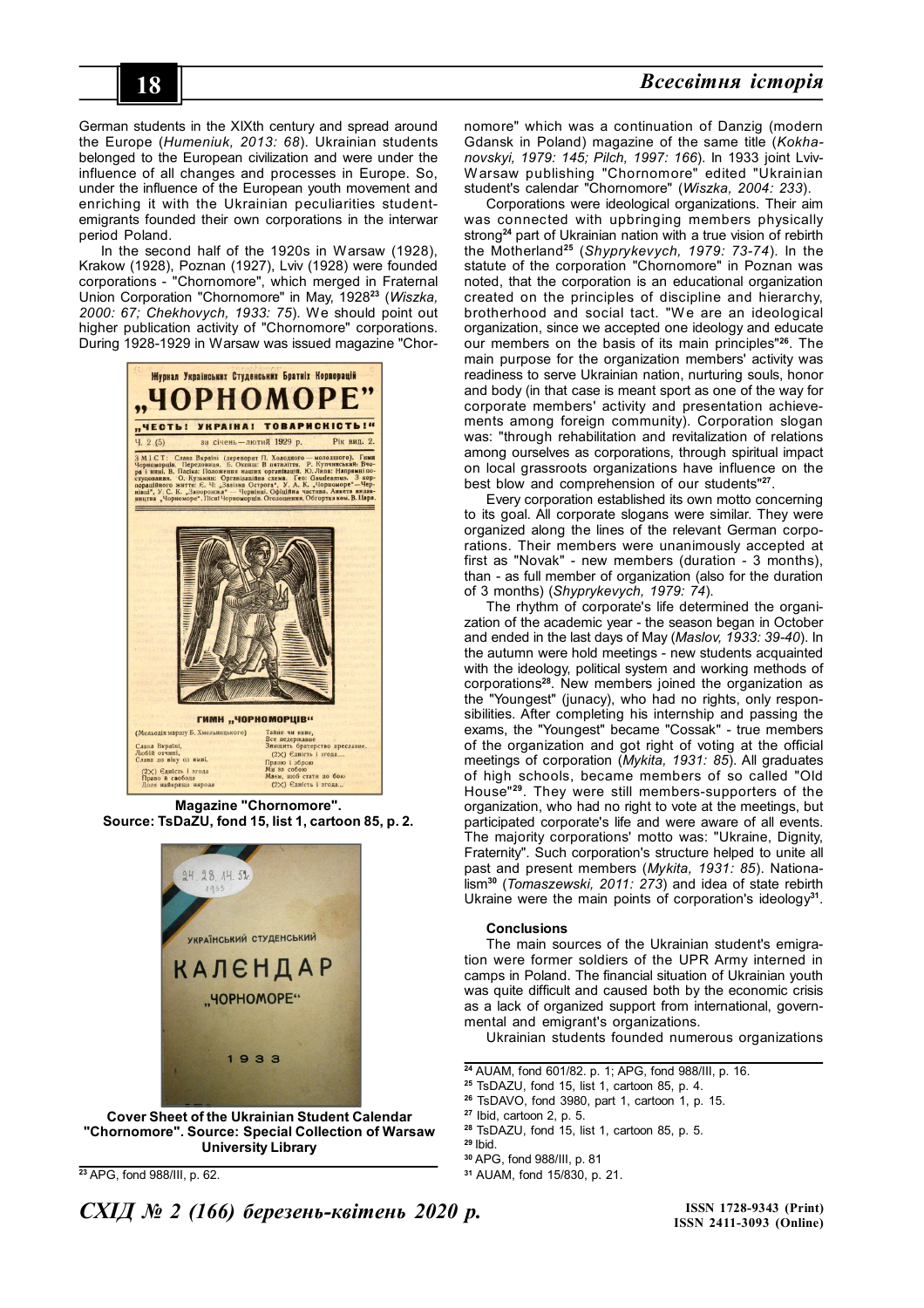### *Social Philosophy* **19** *World History*

in Poland. Tasks, put before Ukrainian students, were the next: keep national identity, carry out about the revival of Motherland, inform foreigners about Ukrainian students, their country, culture, history and traditions. In the main, through the cultural work of their organizations, students presented Ukrainian nation in the international sphere.

Young people took an active part in the cultural actions of the Ukrainian emigration during the interwar period. They presented achievements all Ukrainian community abroad, underlined cultural and historical moments. Sport was also one of the ways of student's activity. Participating in international sport events, Ukrainians popularized information about the nation among foreigners.

In Poland Ukrainians were under the influence of all social, cultural and political changes and movements of Europe. Ukrainian emigrants were involved in all these movements, but also contributed to the transformation processes in the interwar Europe. In that case, foundation and specific ways of activity of the Ukrainian student corporations clearly demonstrated such combination of the interwar European youth movement impact which combined national visions of patriotic upbringing methods.

Ukrainian youth academic community created wide net of organizations in the interwar Poland. They managed to survive despite the difficult material circumstances, using all possible sources of assistance: international, governmental, local etc. But the most important was ability of emigrants for collaboration by all means (mainly cultural) with Polish and foreign academic youth communities.

### **REFERENCES**

- Bazhanskyi, M. (1931). Tovarystvo Ukrainska studentska hromada. *Almanakh ukrainskoho studetckoho zhyttia v Krakovi.* Krakiv: 60-69. (In Ukrainian)
- Chekhovych, Ye. (1933). Istoriia ukrainskykh korporacii. *Ukrainskyi studentskyi kaliendar "Chornomore".* Lviv - Varshava: 70- 78. (In Ukrainian)
- Gumeniuk, O. (2010). Kulturno-osvitnia diizlnist ukrainskoi studentskoi emihratsii v Chekhoslovachchyni v 1920-1930-i rr. *Hileia.* №32. Kyiv: 40-48. (In Ukrainian)
- Gumeniuk, O. (2013). Dział alność kulturalno-oświatowa studentów ukraińskich w Polsce w latach 1920-1939. *Przestrzeń kulturowa sł owian.* Tom II. Lublin: 198-208. (In Polish)
- Gumeniuk, O. (2013). Studentski korporatsii u konteksti mizhnarodnoi diialnosti ukrainskoi mizhvoiennoi emihratsii v Yevropi. *Mizhnarodni zviazky Ukrainy: naukovi poszuky i znakhidky.* Vol. 22: Kyiv: 68-79. (In Ukrainian)
- Gumeniuk, О. (2014). Kulturalno-oświatowa dział alność w obozach internowanych w Polsce w kontekście ukraińskiej studenckiej emigracji. *Historia i Polityka.* No 11 (18): 117-124. (In Polish)
- Humeniuk, O. (2016). Ukrainskyi molodizhnyi rukh v yevropeiskii systemi mizhnarodnykh vidnosyn v 1920-1939 rr. *Kyivski istorychni studii.* № 1. Kyiv: 19-26. DOI: https://doi.org/ 10.28925/2524-0757.2016.1.3 (In Ukrainian)
- Humeniuk, O. (2017). Ukrayinski molodizhni orhanizatsiyi v Polshchi: typolohizatsiya i formy diyalnosti (1920-1939). *Nad Wisł ą i Dnieprem. Polska i Ukraina w przestrzeni eurazijskiej - przeszł ość i teraźniejszość.* Vol. 1 Toruń-Saragossa: 33-40. (In Ukrainian)
- Humeniuk, O. (2019). Molodizhni orhanizatsii v taborakh internovanoi Armii Ukrainskoi Narodnoi Respubliky v Polshchi. *Polshcha ta Ukraina: problemy i perspektyvy.* Krakiv: 371-399. (In Ukrainian)
- Humeniuk, О. (2019). Plast na emihratsii yak chynnyk ukrainskoho molodizhnoho rukhu mizhvoiennoi Yevropy. *Kyivski istorychni studii.* № 2 (9). Kyiv: 67-73. DOI: https://doi.org/10.28925/ 2524-0757.2019.2.8 (In Ukrainian)
- Karpus, Z. (1996). Pobyt żoł nierzy Ukraińskiej Republiki Ludowej w obozach internowania w Polsce w latach 1920 - 1924. *Europa Orientalis. Polska i jej wschodni sąsiedzi od średniowiecza po wshół czesność.* Toruń: 455-464. (In Polish)
- Karpus, Z. (2002). *Jeńcy i internowani rosyjscy i ukraińscy na terenie Polski w latach 1918-1924.* Toruń: 209 p. (In Polish)
- Karpus, Z. (2008). Obozy uchodźców, jeńców i internowanych w Aleksandrowie Kujawskim 1918-1921. *Aleksandrów Kujawski. Obozy jeńców i internowanych 1918 - 1921.* Toruń: 51 - 64. (In Polish)
- Karpus, Z., Humeniuk, O. (2019). Education of interned soldiers of Ukrainian People's Army in Poland: the case of the camp in Aleksandrów Kujawski. *Skhid,* № 6 (164): 65-69. DOI: https:/ /doi.org/10.21847/1728-9343.2019.6(164).187863
- Kokhanovskyi, Z. (1979). Korporaciia (T.U.T.) "Chornomore" Dantsyh. *Propamiatna knyha Dantsiheriv.* Filadelfiia - Toronto - New-York: 141-164. (In Ukrainian)
- Kovalenko, S. (2012). Ukrainskii vysshyi pedahohicheskii institute imeni M.P. Drahomanova v Prahe kak kulturno-obrazovatelnyi tsentr ukraiskoi diaspory v CHSR. *Russkaia aktsyia pomoshchi v Chekhoslovakii: istoriia, znachenie, nasledie.* Praha: 97-104. (In Russian)
- Maslov, M. (1933). Skhema orhanizatsii ukrainskoho studentstva. *Ukrainskyi studentskyi kaliendar "Chornomore".* Lviv - Varshava: 31-42. (In Ukrainian)
- Mykita, I. (1931). Ukrainski korporacii v Krakovi. *Almanakh ukrainskoho studetckoho zhyttia v Krakovi.* Krakiv: 84-85. (In Ukrainian)
- Paszkiewicz, K. (1997). Szkolnictwo i oświаta wojsk Ukraińskiej Republiki Ludowej internowanych w Polsce w latach 1920 - 1924. *Polska i Ukraina. Sojusz 1920 roku i jego następstwa.* Toruń. S. 329-334. (In Polish)
- Pilch, A. (1997). *"Rzeczpospolita Akademicka" studenci i polityka 1918-1933.* Kraków: 323. (In Polish)
- Shyprykevych, V. (1979). Ukrainskyi studentskyi oseredok u Dantsihu. *Propamiatna knyha Dantsiheriv.* Filadelfiia - Toronto - New-York: 19-110. (In Ukrainian)
- Simiantsiv, V. (1973). *Studentski chasy (Spohady).* Vashynhton: 174. (In Ukrainian)
- Sladek, Z. (1993). Russkaia emihratsyia v Chekhoslovakii: razvitie "russkoi aktsyi". *Slaviznovedenie.* №4: 32-41. (In Russian)
- Tomaszewski, P. (2011). *Polskie korporacje akademickie w latach 1918-1939. Struktury, myśl polityczna, dział alność.* Toruń: 516. (In Polish)
- Vatsulik, Ya. (2012). Memorandum Vatslava Hirsy o pomoshchi russkim i ukrainskim emihrantam, napravlennzi v Lihu Natsyi. *Russkaia aktsyia pomoshchi v Chekhoslovakii: istoriia, znachenie, nasledie.* Praha: 263-268. (In Russian)
- Wiszka, E. (2000). "Dancigierzy" dział alność ukraińskich organizacji studenckich na Politechnice Gdańskiej w latach 1922- 1933. *Rocznik Gdański.* Tom LX, zeszyt 1. Gdańsk: 63-70. (In Polish)
- Wiszka, E. (2004). *Emigracja ukraińska w Polsce 1920-1939.* Toruń: 752. (In Polish)
- Zvit z diialnosti Ukrainskoi Studentskoi Hromady u Varshavi za akademichnyi rik 1926-1927. (1927). *Studentskyi visnyk.* Ch. 10/12. Praha: 38-40. (In Ukrainian)

#### **LIST OF REFERENCE LINKS**

- Бажанський М. Товариство Українська студентська громада. *Альманах українського студентського життя в Кракові.* Краків, 1931. С. 60-69.
- Вацулик Я. Меморандум Вацлава Гирсы о помощи русским и украинским эмигрантам, направленный в Лигу Наций. *Русская акция помощи в Чехословакии: история, значение, наследие.* Прага, 2012. C. 263-268.
- Гуменюк О. Культурно-освітня діяльність української студентської еміграції в Чехословаччині в 1920-1930-і рр. *Гілея.* 2010. №32. С. 40-48.

**ISSN 1728-9343 (Print) ISSN 2411-3093 (Online)** *SKHID No. 2 (166) March-April 2020*